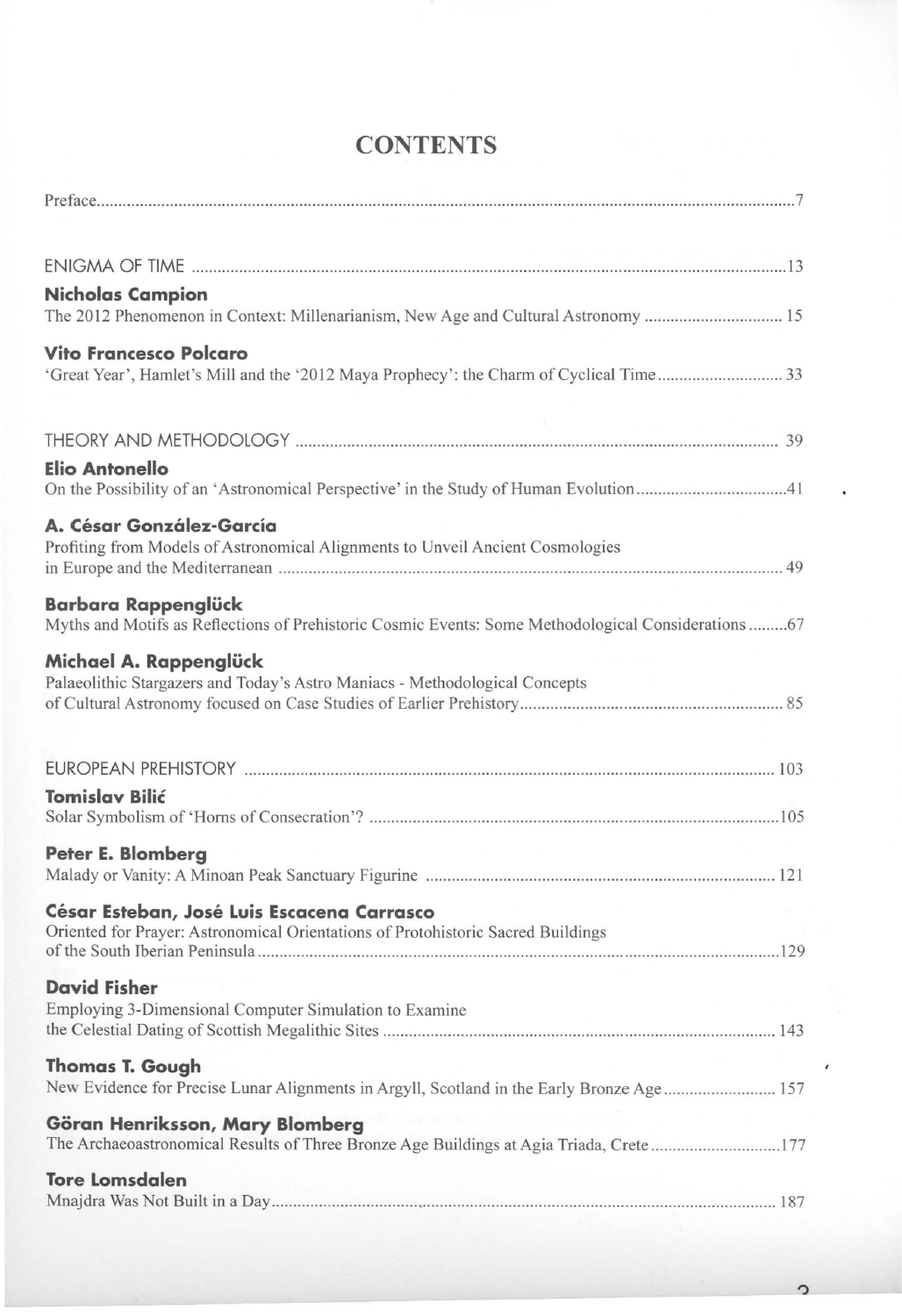| Marianna Ridderstad                                                                                                                                         |
|-------------------------------------------------------------------------------------------------------------------------------------------------------------|
| A. Scuderi, F. Mercadante, P. Lo Cascio, V. F. Polcaro                                                                                                      |
| Fabio Silva, Roslyn M. Frank<br>Deconstructing the Neolithic Myth: The Implications of Continuity for European Late Prehistory 223                          |
| <b>Lionel Sims</b>                                                                                                                                          |
|                                                                                                                                                             |
| George Beke Latura                                                                                                                                          |
| Andrea Martocchia, Serena Marchionni                                                                                                                        |
|                                                                                                                                                             |
| N. Louanna Furbee<br>Ethnography in Support of Archaeoastronomy: The Meaning of Tojolab'al Maya Mountain Alignments 277                                     |
| Stanisław Iwaniszewski                                                                                                                                      |
| Jaroslav Klokočník, Jan Kostelecký                                                                                                                          |
| Ivan Šprajc, Pedro Francisco Sánchez Nava<br>Equinoxes in Mesoamerican Architectural Alignments: Prehispanic Reality or Modern Myth? 319                    |
| <b>Richard R. Zito</b><br>Possible Mesoamerican Naked-Eye Observation of Sunspots - III: Evidence from the Hauberg Stela339                                 |
| <b>Richard R. Zito</b><br>Possible Mesoamerican Naked-Eye Observation of Sunspots - IV: Evidence from Tikal Stela 31  347                                   |
|                                                                                                                                                             |
| Robert A. Benfer, Jr.<br>Early Mounds in Peru that Resemble Mythical Animals Have Astronomical Orientations and Alignments359                               |
| <b>Arnold Lebeuf</b>                                                                                                                                        |
| Mariusz Ziółkowski, Jacek Kościuk, Fernando Astete Victoria<br>Astronomical Observations at Intimachay (Machu Picchu): A New Approach to an Old Problem 391 |